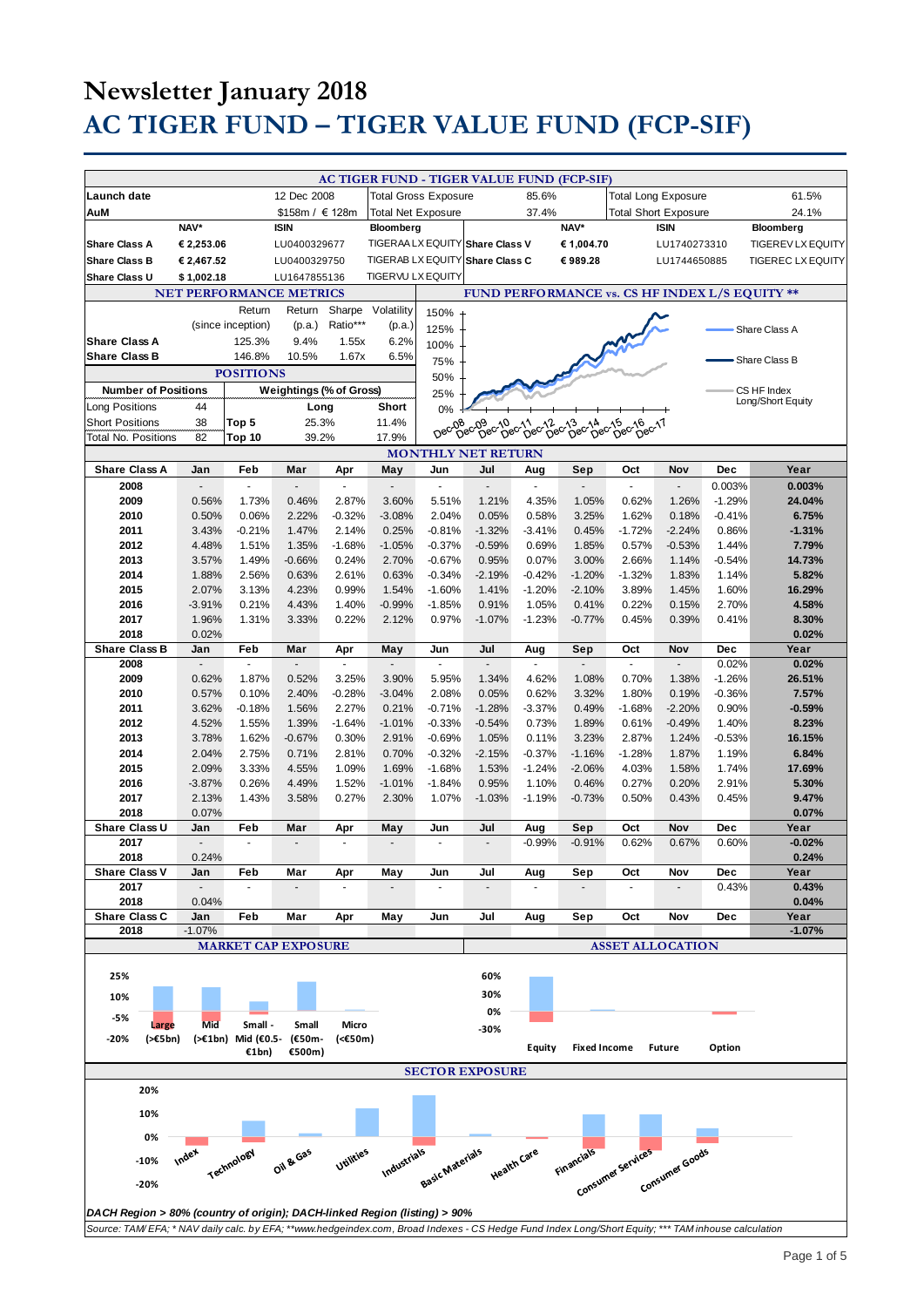## **Tiger Value Fund – January 2018**

### **O Returns: +0.02% (class A)/+0.07% (class B)/+0.24% (class U)**

In January, the Tiger Value Fund ("TVF") had a net return of +0.02% for share class A and +0.07% for share class B, making a cumulative positive net return of +125.3%/+146.8% since inception (share class A/B). Our FX hedged USD share class U had a net return of +0.24% in January, making a cumulative net return of +0.22% since the inception in August 2017. Also, we have launched the institutional share classes V and C as of  $29<sup>th</sup>$  December 2017 and  $9<sup>th</sup>$  January 2018 which are up/down +0.47%/-1.07% since inception.

### **O Commentary: Mixed bag – suffering from weaker USD**

In January, we decreased our net adjusted exposure from 44.4% to 34.6% (excl. 2.8% fixed income linked positions) as we booked profits and cut some losses on long positions and as we increased our index hedges and added to our single short positions. Our net adjusted exposure drops to below 30% if we adjust for our recent special situation case Hochtief/Abertis (see below) which also explains our current low market correlation.

Our top long attributers were PNE Wind (+32bp), Zeal Network (+32bp), Metro (+20bp) and Abertis (+21bp). While PNE Wind and Zeal Network shares profited from good news flow, the negative sentiment at Metro is turning into positive as near-term headwinds dissipate and growth is likely to accelerate. In particular, Russia should be a positive catalyst for Metro due to the World Cup and Russian presidential election in 2018. With the shares trading at a 30-50% discount to peers, the potential for rerating is material.

We bought a position in Abertis below the takeover offer of Hochtief to hedge a smaller Hochtief position and to potentially swap the Abertis shares into Hochtief shares during the offer period. We see significant synergy potential and upside in Hochtief, if the company wins the bidding war against Atlantia. The next short-term catalysts are the approval of the Spanish Ministry of Energy and an improved counter bid from Atlantia. Due to the bidding war at Abertis the downside is limited but the upside potential material in case we can opt for Hochtief shares, i.e. Hochtief wins the takeover battle.

On the negative side our performance was burdened by Dialog Semiconductor (-21bp), Innogy (-15bp), Software AG (-13bp), Osram (-12bp), VA-Q-TEC (-12bp) and AMS (-11bp). Most of our detractors suffered also due to the weak USD as these companies face analyst estimate and price target cuts if the USD stays at the current 1.25 EURUSD exchange rate. While we have reduced our positions at Software AG, Osram and AMS with the aim to buy back after the potential negative news flow at lower share price levels, we slightly increased the positions at other detractors as we expect positive catalysts nearterm.

Our single short book (incl. single put options) burdened our performance with -60bp. We rolled over some of our DAX option hedges when the DAX traded close to all-time highs which lowered our overall index hedging costs to -2bp in January. We continue to discover new catalyst shorts both structural longterm shorts and shorts with short-term catalysts which should pay off going forward.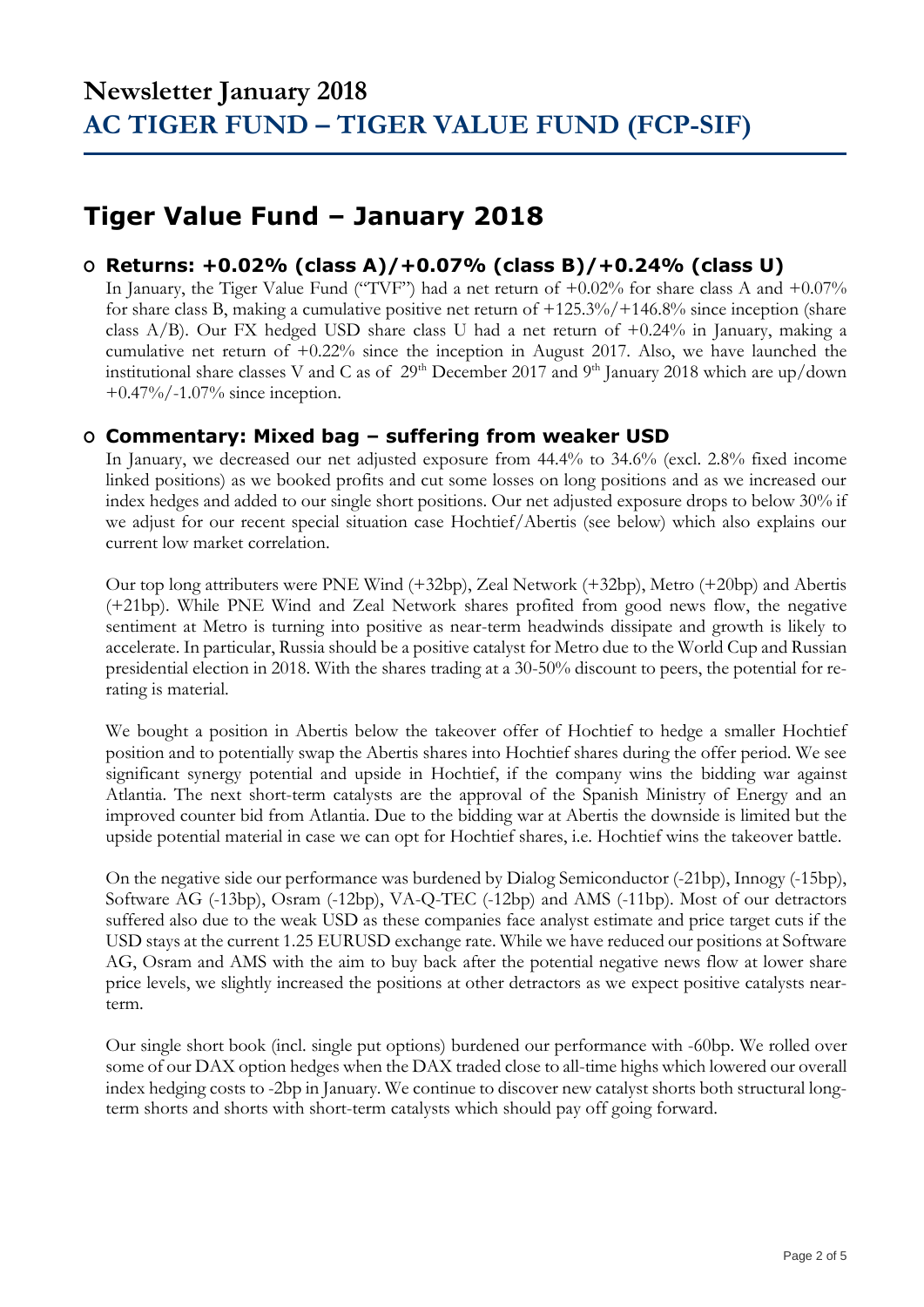### **O Outlook: Fast reversals**

As we have frequently discussed in recent newsletters, we have been expecting rising interest rates and an increase in volatility as monetary policy is normalised after nine years of extremely loose financial conditions. After a very strong start of the year (DAX gained +5% until mid/late January), the reality of this impending normalisation process has hit financial markets hard in the last few days once interest rates both in Europe and the US broke through critical technical levels (0.6% for the German 10 year Bund and 2.60% for the US 10 year Treasury). At 0.77%, the German 10 year Bund is now at its highest in 3 years. At the same time the EURUSD exchange rate has continued to power ahead to 1.25 once it also broke through the critical 1.20 level. As at close on Friday February 2, the DAX has turned a  $+5\%$ gain into -1% loss for the year. The VDAX, the volatility index for the DAX, has gone from 14.1% at the beginning of the year (and a low of below 12% in early January) to 19.4% currently. So far in 2018 we have seen some very fast reversals in many financial markets and this is only the beginning of what we expect will be a very volatile and different year to 2017.

Since we did not believe the strong start to the year could be sustained, we significantly reduced our net adjusted equity exposure during January from 44% to below 30%. While we saw a revived interest in the first few days of 2018 for many previously discarded stocks, many value stocks remain significantly depressed and unloved. Once equity markets have re-adjusted to a higher interest rate and volatility environment we aim to exploit this substantial mispricing and become more aggressive in our exposure levels. In the meantime, we continue to initiate new shorts particularly in stocks vulnerable to higher interest rates. In this last manic phase of the bull market, it is incredibly important to stay committed to well established investment principles and not to get carried away with the latest speculative bubble. Our investors can rest assured that we will remain steadfast and committed to our investment strategy based on our 10 point scoring model and risk/reward premise. Finally, we would like to welcome our new investors (institutional share classes V and C) to the Tiger family and look forward to a fruitful and profitable 2018.

## *The Tiger Value Fund Desk, 5th February 2018*

 **Matthias Rutsch Marc Schädler Peter Irblad**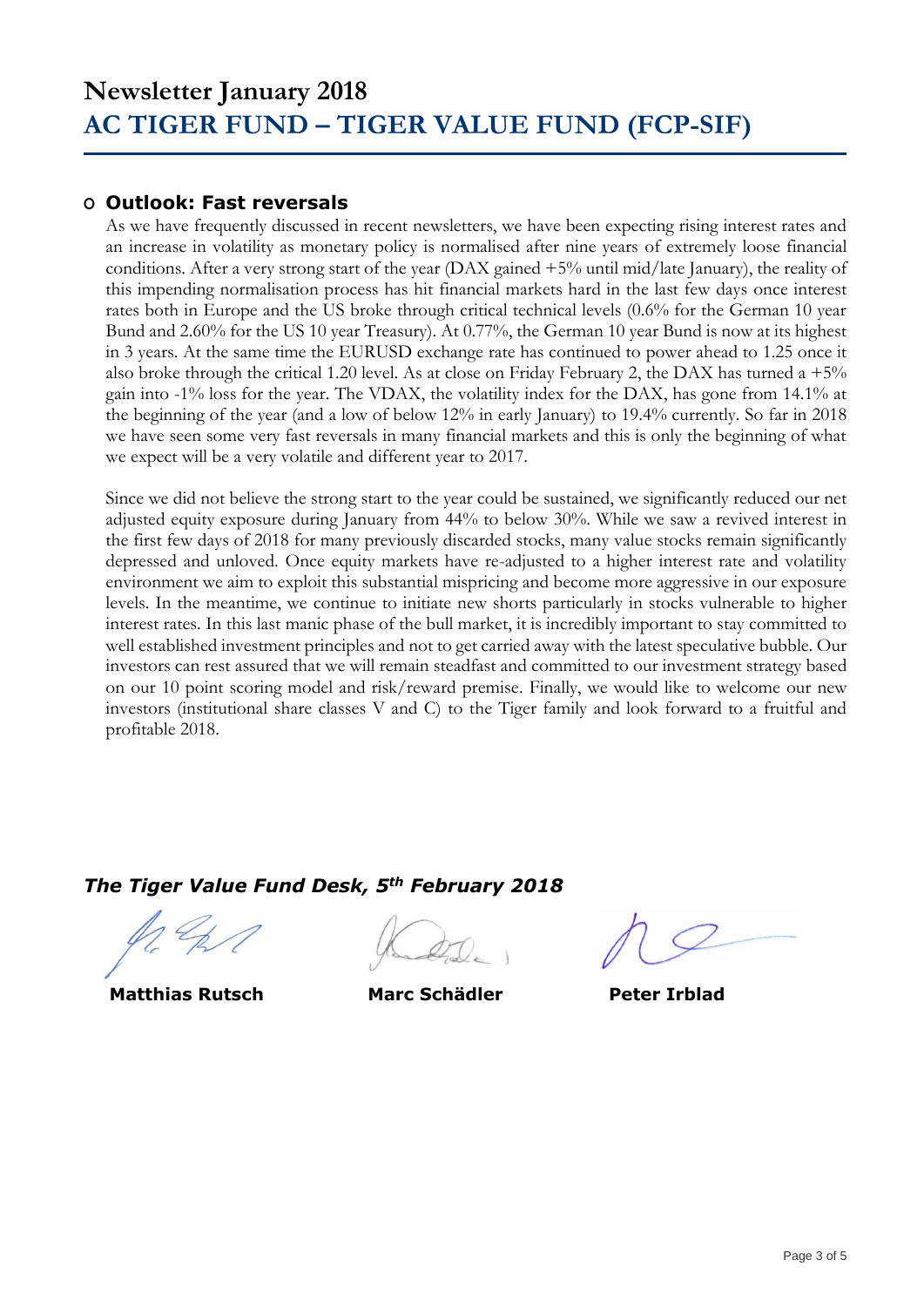# **Newsletter January 2018 AC TIGER FUND – TIGER VALUE FUND (FCP-SIF)**

#### **Objectives**

The objective is to identify undervalued companies with external catalysts and/or initiate pro-active measures to create shareholder value. The fund aims for a 5 year return of 10-15% p.a. with strong focus on capital preservation.

#### **Investment Strategy**

The Investment Advisor is a specialized fundamental European long/short equity investment manager. The investment philosophy is based on seeking out undervalued value creating companies where we see upcoming catalysts and/or value creation measures that could improve the intrinsic value of the company and drive shareholder returns. At the same time we seek to profit from identifying overvalued value destroying companies where the intrinsic value is continuously being eroded. For each position we perform a detailed analysis including a 360 degree research process and 10 point scoring system (further details are available in our DDQ of investor presentation). The managers foresee a direct dialog with the company as well as with other shareholders to support management to initiate value creating measures. Their partner network i.e. other shareholders, consultants, sector experts, media etc. will help to impact positive change.

The fund intends to engage in 20-40 long investments (excl. residual positions, options and fixed income) with a target net long exposure of around 20-50%. The geographic focus is likely to be Germany, Switzerland and Austria.

| <b>Fund Information</b>  |                             | <b>Fee Structure and Risk Management</b> |                        |
|--------------------------|-----------------------------|------------------------------------------|------------------------|
| Currency                 | <b>EUR</b>                  | Admin/Custodian Fee                      | Up to 0.49%            |
| Legal Entity             | <b>FCP-SIF</b>              | Advisory (Mgmt) Fee                      |                        |
| <b>Fund Domicile</b>     | Luxembourg                  | Share Class A/U                          | 2.00%                  |
| <b>Fund Structure</b>    | Open-ended multi-class      | Share Class B                            | 1.50%                  |
|                          |                             | Share Class C/V**                        | 1.75%                  |
| Style mandate            | Long/Short and Active Value | Performance Fee                          |                        |
| Investment Minimum       |                             | Share Class A/U                          | 20%                    |
| Share Class A/U          | € 125,000 / US-\$ 125,000   | Share Class B/C/V                        | 15%                    |
| Share Class B/C/V        | € 5,000,000                 | Hurdle Rate                              | None                   |
| Sub. Frequency           | Monthly                     | High Water Mark                          | Yes                    |
| Red. Frequency           | Monthly                     | Eligible Investors                       | See Issue Document     |
| <b>Redemption Notice</b> |                             | Leverage                                 | Maximum 200% of NAV    |
| Share Class A/U          | 5 business days*            | Fund Benchmark                           | CS HF Index L/S Equity |
| Share Class B            | 6 months                    |                                          |                        |
| Share Class C/V          | 1 month                     | Yearly Dividend                          | Share Class V          |

\*) The redemption notice has to be send to the Administrator five business days prior to month end (cut-off 5pm). Therefore the redemption term is monthly with a notice period of 5 days. Please see the offering document for further information. \*\*) max. 1.75%

Investors: Sales documents may not be forwarded to investors other than those who meet the 'experienced investor' requirements under the Law of 2007.

#### **Fund Advisor Details and Service Providers**

| <b>Management Company</b>     | Alceda Fund Management SA       |  |
|-------------------------------|---------------------------------|--|
| <b>Investment Advisor</b>     | Tiger Asset Management GmbH     |  |
| <b>Swiss Representative</b>   | <b>ACOLIN Fund Services AG</b>  |  |
| <b>Prime Broker/Custodian</b> | SEB AB / SEB SA                 |  |
| <b>Administrator</b>          | European Fund Administration SA |  |
| <b>Auditor</b>                | PriceWaterhouseCoopers          |  |